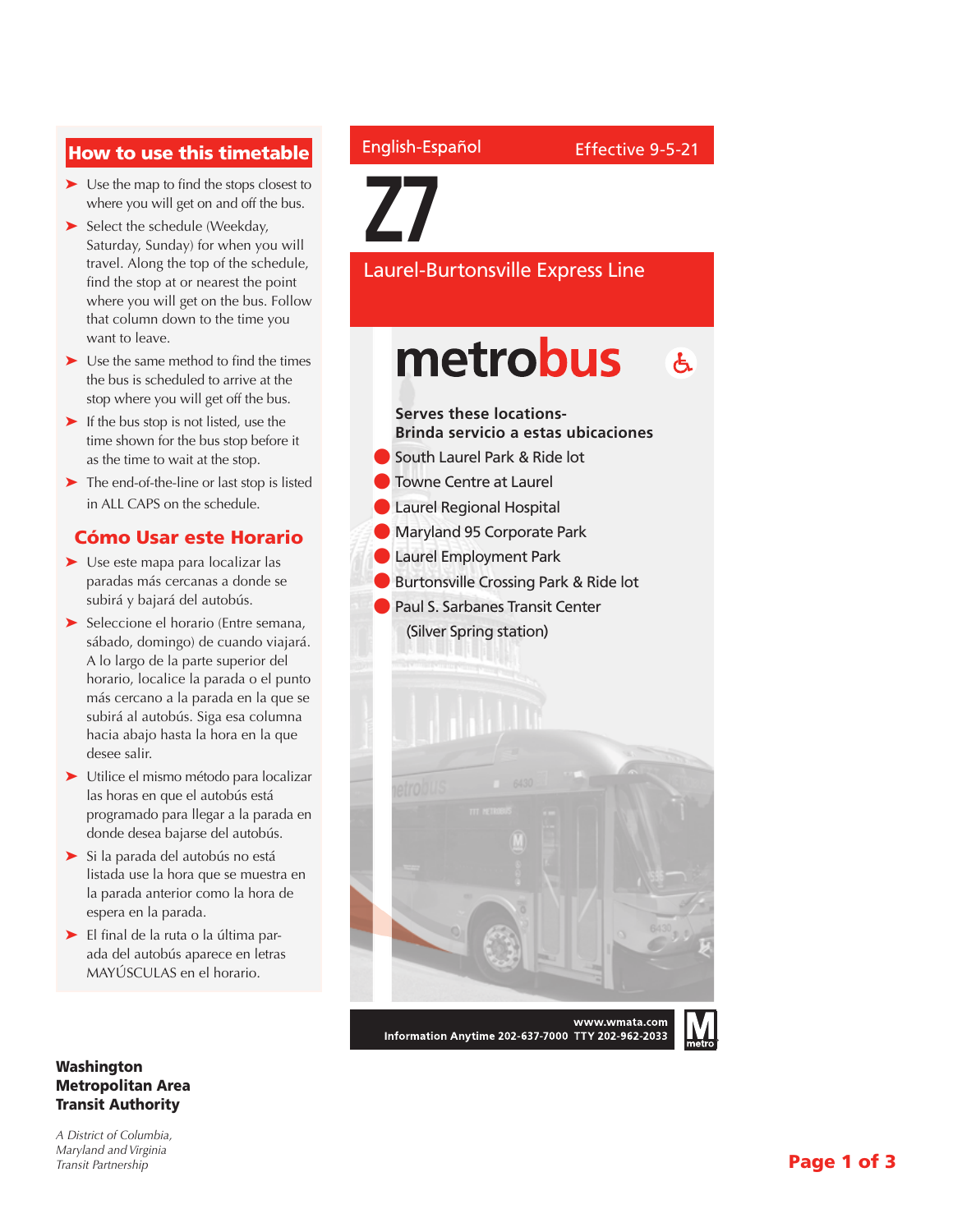# **Z7** Laurel-Burtonsville Express Line

## **Effective Sunday, September 5, 2021 A partir del domingo, 5 de septiembre de 2021**